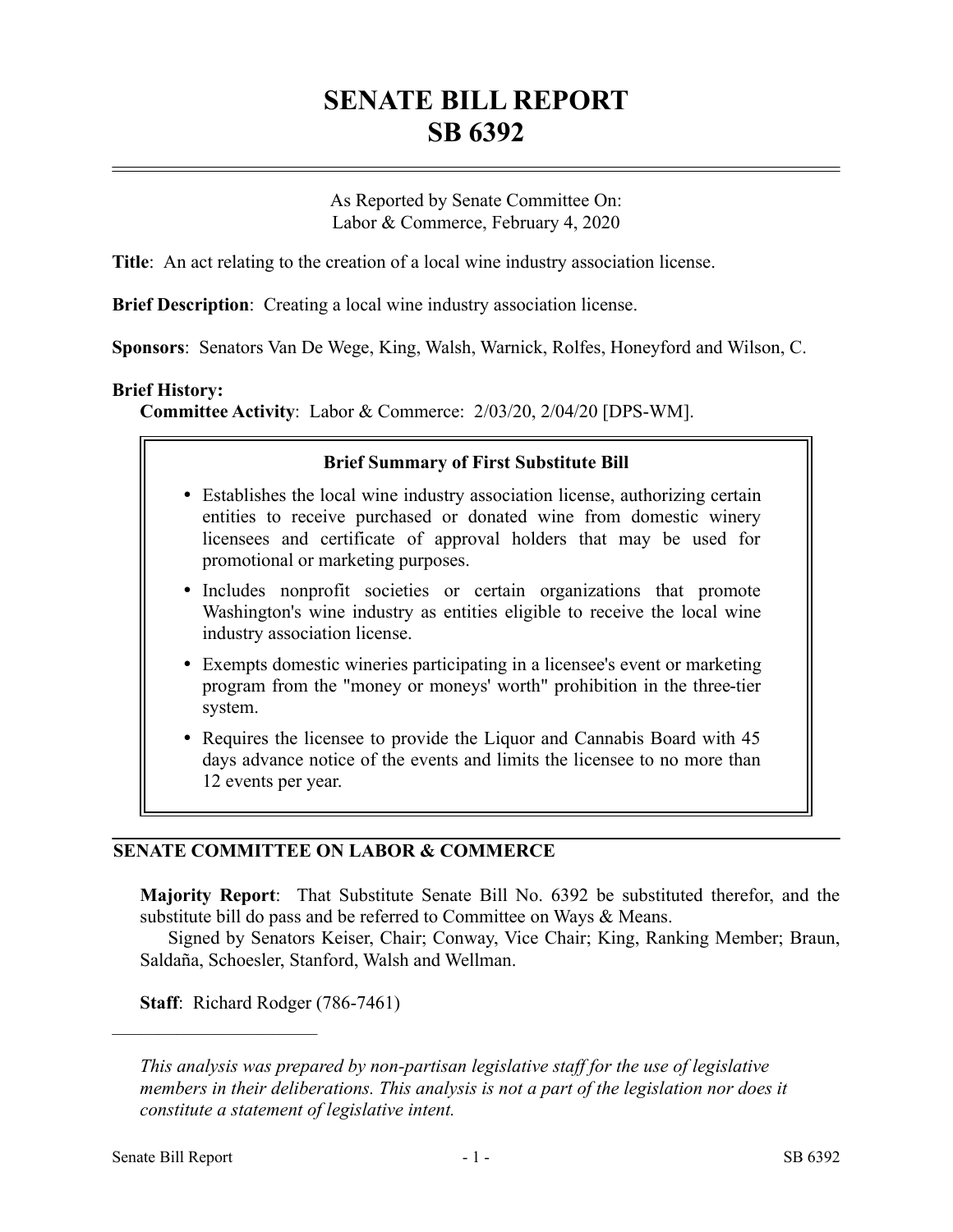**Background**: Domestic Winery License. A domestic winery license issued by the Liquor and Cannabis Board (LCB) authorizes the manufacture of wine in the state. A domestic winery may also act as a distributor and retailer of wine of its own production, and take orders and accept payment for wines of its own production during an event held by a nonprofit holding a special occasion license.

Special Occasion Licenses. A not-for-profit society or organization that obtains a special occasion liquor license may sell spirits, beer, and wine by the individual glass to be consumed on the premises. The special occasion license permits the licensee to serve liquor at a specified event, on a specified date and place. The fee for this license is \$60 per day, and the organization is limited to sales on no more than 12 single-day events per year. Once per year, certain agricultural fairs may count a multiple-day fair as one event.

Under a special occasion license, a "society or organization" means a not-for-profit group organized and operated solely for charitable, religious, social, political, educational, civic, fraternal, athletic, or benevolent purposes; or as a local wine industry association if it is registered under the Internal Revenue Code.

Three-Tier System Prohibition. The legal framework regulating liquor manufacturing, distribution, and sales is a separation between the three-tiers of the liquor industry manufacturing, distributing, and retailing. Liquor licensees in the manufacturing and distributing tiers of the industry, and their authorized representatives, are defined as "industry members" for certain purposes in liquor statutes.

There are two primary prohibitions that provide the separation between the tiers of the industry. First, generally liquor licensees in the manufacturing and distributing tiers are prohibited from having financial interests in a business within the retail tier of the industry, and vice versa. Second, industry members are prohibited from providing "money or moneys' worth," under any type of business practice or arrangement, to a business in the retail tier of the industry. Retailers are similarly prohibited from receiving money or moneys' worth from industry members.

**Summary of Bill (First Substitute)**: The local wine industry association license is established. The license may be issued to a nonprofit society or an organization created with the express purpose of educating consumers on, or promoting the economic development of, the Washington wine industry. The annual fee for the local wine industry association license is \$700.

A local wine industry association licensee (licensee) may purchase or receive donations of wine from domestic winery licensees or certificate of approval holders, and the wine may be used for promotional or marketing purposes. Events or marketing programs conducted by licensees may be held on domestic winery premises, or offsite locations, as long as the domestic winery and the licensee each separately account for the sales of its wine. While participating in an event or marketing program conducted by licensees, domestic wineries are not subject to the money or moneys' worth prohibition under the three-tier system requirements.